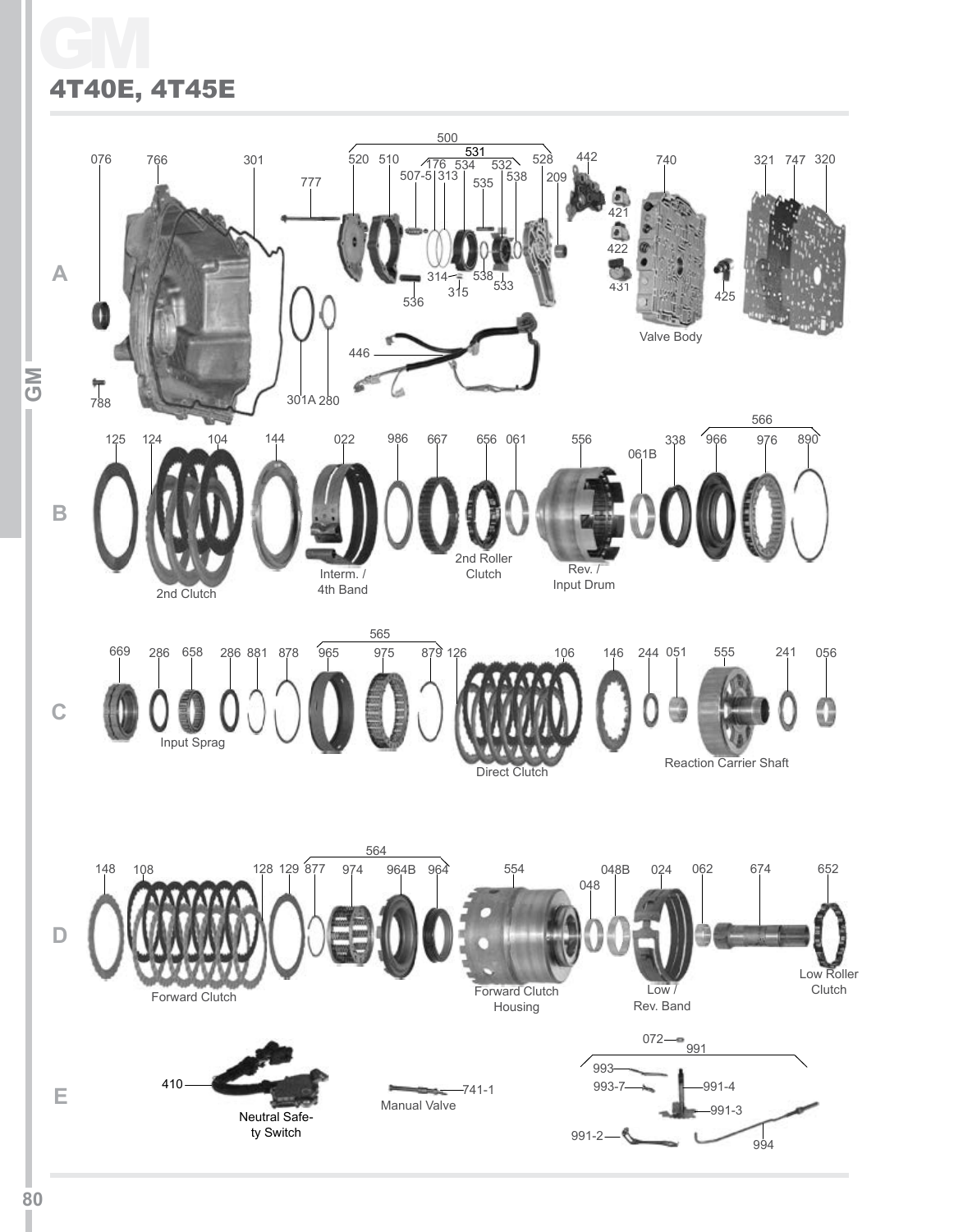

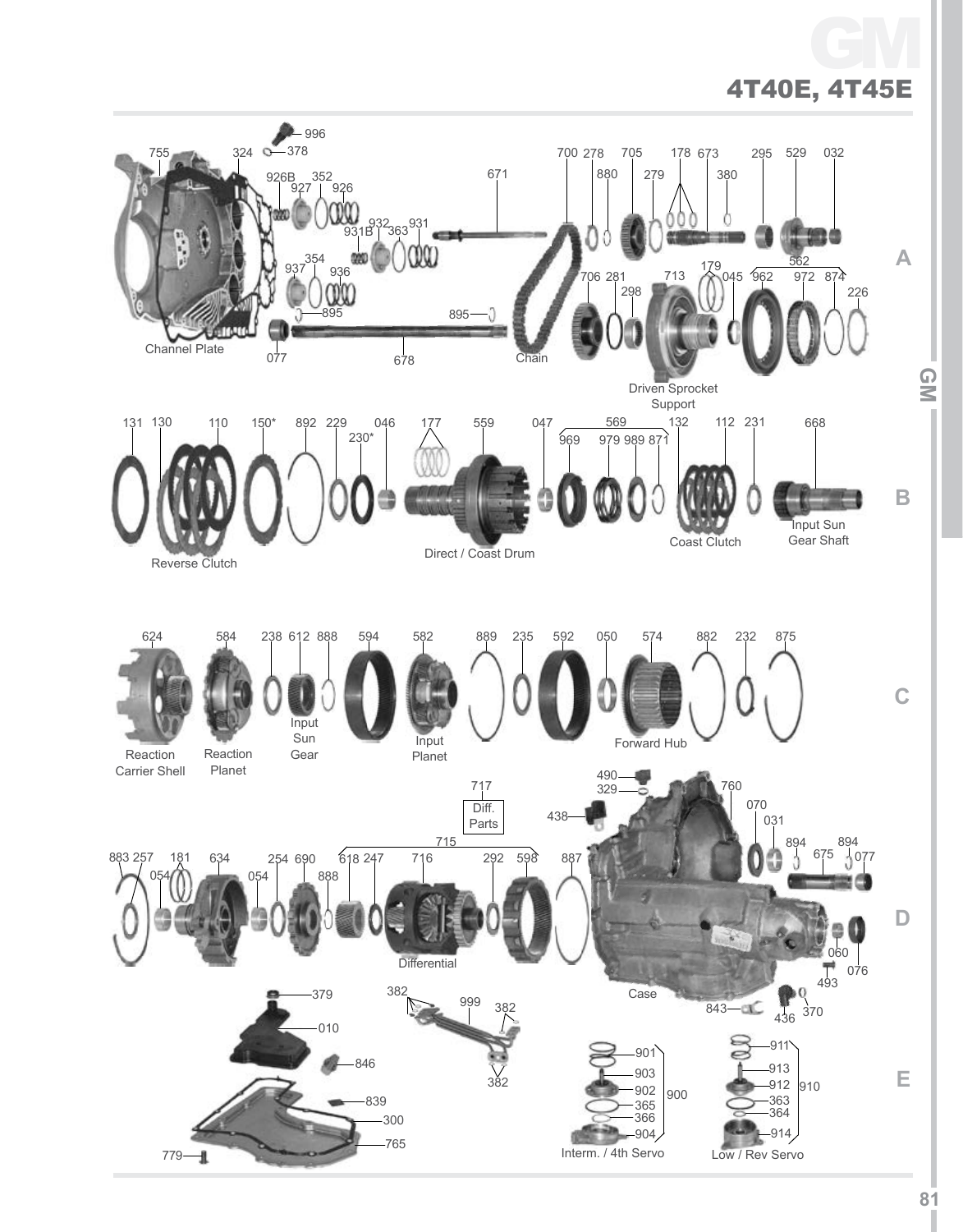#### 4T40E, 4T45E

|          | ILL#                       | Part# |                                        | <b>QTY</b> | REF# |  |  |
|----------|----------------------------|-------|----------------------------------------|------------|------|--|--|
|          |                            |       | <b>OVERHAUL KITS &amp; PISTON KITS</b> |            |      |  |  |
|          |                            |       |                                        |            |      |  |  |
|          |                            |       |                                        |            |      |  |  |
|          |                            |       |                                        |            |      |  |  |
|          |                            |       |                                        |            |      |  |  |
|          | <b>MASTER L/STEEL KITS</b> |       |                                        |            |      |  |  |
|          |                            |       |                                        |            |      |  |  |
|          |                            |       |                                        |            |      |  |  |
|          |                            |       |                                        |            |      |  |  |
|          |                            |       | <b>MASTER W/STEELS KITS</b>            |            |      |  |  |
|          |                            |       |                                        |            |      |  |  |
|          |                            |       |                                        |            |      |  |  |
|          |                            |       | <b>FILTERS</b>                         |            |      |  |  |
|          |                            |       |                                        |            |      |  |  |
|          |                            |       |                                        |            |      |  |  |
| Σ        |                            |       | <b>FILTER KITS</b>                     |            |      |  |  |
| $\sigma$ |                            |       |                                        |            |      |  |  |
|          |                            |       |                                        |            |      |  |  |
|          |                            |       | <b>MISCELLANEOUS FILTERS</b>           |            |      |  |  |
|          |                            |       |                                        |            |      |  |  |
|          |                            |       |                                        |            |      |  |  |
|          |                            |       | <b>BANDS</b>                           |            |      |  |  |
|          |                            |       |                                        |            |      |  |  |
|          |                            |       |                                        |            |      |  |  |
|          |                            |       | <b>BUSHINGS</b>                        |            |      |  |  |
|          |                            |       |                                        |            |      |  |  |
|          |                            |       |                                        |            |      |  |  |
|          |                            |       |                                        |            |      |  |  |
|          |                            |       |                                        |            |      |  |  |
|          |                            |       |                                        |            |      |  |  |
|          |                            |       |                                        |            |      |  |  |
|          |                            |       |                                        |            |      |  |  |
|          |                            |       |                                        |            |      |  |  |
|          |                            |       |                                        |            |      |  |  |
|          |                            |       |                                        |            |      |  |  |
|          |                            |       |                                        |            |      |  |  |
|          |                            |       |                                        |            |      |  |  |
|          |                            |       |                                        |            |      |  |  |
|          |                            |       |                                        |            |      |  |  |
|          |                            |       |                                        |            |      |  |  |
|          |                            |       |                                        |            |      |  |  |
|          |                            |       |                                        |            |      |  |  |
|          |                            |       | <b>METAL CLAD SEALS</b>                |            |      |  |  |
|          |                            |       |                                        |            |      |  |  |
|          |                            |       |                                        |            |      |  |  |
|          |                            |       |                                        |            |      |  |  |
|          |                            |       |                                        |            |      |  |  |
|          |                            |       |                                        |            |      |  |  |
|          |                            |       | <b>FRICTIONS</b>                       |            |      |  |  |
|          |                            |       |                                        |            |      |  |  |
|          |                            |       |                                        |            |      |  |  |
|          |                            |       |                                        |            |      |  |  |
|          |                            |       |                                        |            |      |  |  |
|          |                            |       |                                        |            |      |  |  |
|          |                            |       |                                        |            |      |  |  |
|          |                            |       |                                        |            |      |  |  |
|          |                            |       |                                        |            |      |  |  |
|          |                            |       | <b>STEELS</b>                          |            |      |  |  |
|          |                            |       |                                        |            |      |  |  |
|          | $125$                      |       |                                        |            |      |  |  |
|          | $126$                      |       |                                        |            |      |  |  |
|          |                            |       |                                        |            |      |  |  |
|          |                            |       |                                        |            |      |  |  |
|          |                            |       |                                        |            |      |  |  |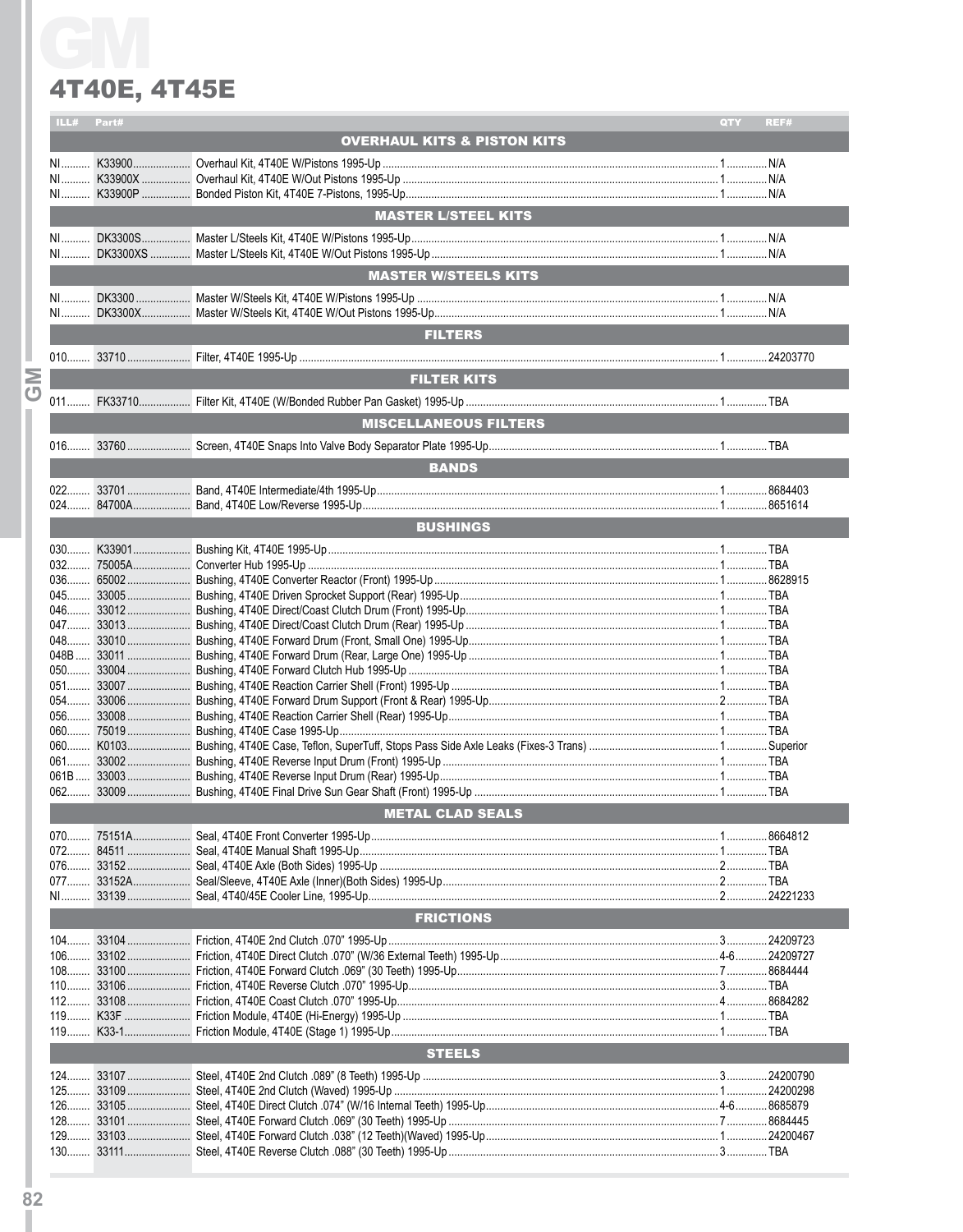# 4T40E, 4T45E GM

| ILL# Part# |                                                                                                                                                        | QTY | REF# |
|------------|--------------------------------------------------------------------------------------------------------------------------------------------------------|-----|------|
|            |                                                                                                                                                        |     |      |
|            |                                                                                                                                                        |     |      |
|            |                                                                                                                                                        |     |      |
|            |                                                                                                                                                        |     |      |
|            |                                                                                                                                                        |     |      |
|            | <b>PRESSURE PLATES</b>                                                                                                                                 |     |      |
|            |                                                                                                                                                        |     |      |
|            |                                                                                                                                                        |     |      |
|            |                                                                                                                                                        |     |      |
|            |                                                                                                                                                        |     |      |
|            |                                                                                                                                                        |     |      |
|            |                                                                                                                                                        |     |      |
|            |                                                                                                                                                        |     |      |
|            |                                                                                                                                                        |     |      |
|            | <b>SEALING RINGS</b>                                                                                                                                   |     |      |
|            |                                                                                                                                                        |     |      |
|            |                                                                                                                                                        |     |      |
|            |                                                                                                                                                        |     |      |
|            |                                                                                                                                                        |     |      |
|            |                                                                                                                                                        |     |      |
|            |                                                                                                                                                        |     |      |
|            |                                                                                                                                                        |     |      |
|            |                                                                                                                                                        |     |      |
|            | <b>WASHERS &amp; BEARINGS</b><br><b>Contract Contract Contract Contract Contract Contract Contract Contract Contract Contract Contract Contract Co</b> |     |      |
|            |                                                                                                                                                        |     |      |
|            |                                                                                                                                                        |     |      |
|            |                                                                                                                                                        |     |      |
|            |                                                                                                                                                        |     |      |
|            |                                                                                                                                                        |     |      |
|            |                                                                                                                                                        |     |      |
|            |                                                                                                                                                        |     |      |
|            |                                                                                                                                                        |     |      |
|            |                                                                                                                                                        |     |      |
|            |                                                                                                                                                        |     |      |
|            |                                                                                                                                                        |     |      |
|            |                                                                                                                                                        |     |      |
|            |                                                                                                                                                        |     |      |
|            |                                                                                                                                                        |     |      |
|            |                                                                                                                                                        |     |      |
|            |                                                                                                                                                        |     |      |
| 231        |                                                                                                                                                        |     |      |
|            |                                                                                                                                                        |     |      |
|            |                                                                                                                                                        |     |      |
|            |                                                                                                                                                        |     |      |
|            |                                                                                                                                                        |     |      |
|            |                                                                                                                                                        |     |      |
|            |                                                                                                                                                        |     |      |
|            |                                                                                                                                                        |     |      |
|            |                                                                                                                                                        |     |      |
|            |                                                                                                                                                        |     |      |
|            |                                                                                                                                                        |     |      |
|            |                                                                                                                                                        |     |      |
|            |                                                                                                                                                        |     |      |
|            |                                                                                                                                                        |     |      |
|            |                                                                                                                                                        |     |      |
|            |                                                                                                                                                        |     |      |
|            |                                                                                                                                                        |     |      |
|            |                                                                                                                                                        |     |      |
|            |                                                                                                                                                        |     |      |
|            |                                                                                                                                                        |     |      |
|            |                                                                                                                                                        |     |      |
|            |                                                                                                                                                        |     |      |
|            | <b>GASKETS &amp; RUBBER COMPONENTS</b>                                                                                                                 |     |      |
|            |                                                                                                                                                        |     |      |
|            |                                                                                                                                                        |     |      |
|            |                                                                                                                                                        |     |      |
| $301$      |                                                                                                                                                        |     |      |
|            |                                                                                                                                                        |     |      |
|            |                                                                                                                                                        |     |      |
|            |                                                                                                                                                        |     |      |
|            |                                                                                                                                                        |     |      |
| $321$      |                                                                                                                                                        |     |      |
|            |                                                                                                                                                        |     |      |

L

**83**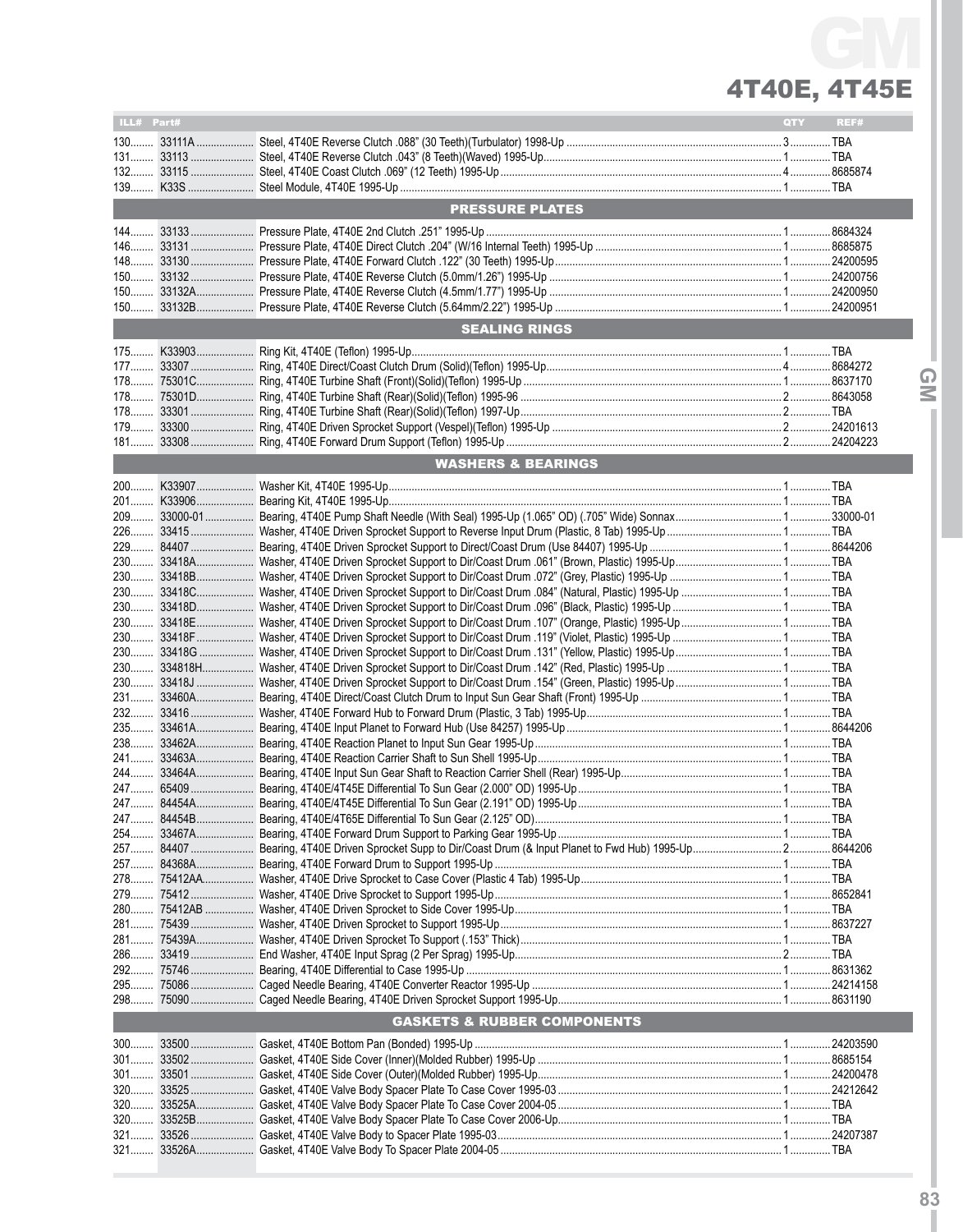### 4T40E, 4T45E

|           | ILL#                                   | Part# |                                         | <b>QTY</b> | REF# |  |
|-----------|----------------------------------------|-------|-----------------------------------------|------------|------|--|
|           |                                        |       |                                         |            |      |  |
|           |                                        |       |                                         |            |      |  |
|           |                                        |       |                                         |            |      |  |
|           |                                        |       |                                         |            |      |  |
|           |                                        |       |                                         |            |      |  |
|           |                                        |       |                                         |            |      |  |
|           |                                        |       |                                         |            |      |  |
|           |                                        |       |                                         |            |      |  |
|           |                                        |       |                                         |            |      |  |
|           |                                        |       |                                         |            |      |  |
|           |                                        |       |                                         |            |      |  |
|           |                                        |       |                                         |            |      |  |
|           |                                        |       |                                         |            |      |  |
|           |                                        |       | <b>TECHNICAL MANUALS</b>                |            |      |  |
| <b>MO</b> |                                        |       |                                         |            |      |  |
|           |                                        |       | ELECTRICAL COMPONENTS                   |            |      |  |
|           |                                        |       |                                         |            |      |  |
|           |                                        |       |                                         |            |      |  |
|           |                                        |       |                                         |            |      |  |
|           |                                        |       |                                         |            |      |  |
|           |                                        |       |                                         |            |      |  |
|           |                                        |       |                                         |            |      |  |
|           |                                        |       |                                         |            |      |  |
|           |                                        |       |                                         |            |      |  |
|           |                                        |       |                                         |            |      |  |
|           |                                        |       |                                         |            |      |  |
|           |                                        |       |                                         |            |      |  |
|           |                                        |       |                                         |            |      |  |
|           |                                        |       |                                         |            |      |  |
|           |                                        |       |                                         |            |      |  |
|           |                                        |       |                                         |            |      |  |
|           |                                        |       |                                         |            |      |  |
|           |                                        |       |                                         |            |      |  |
|           |                                        |       |                                         |            |      |  |
|           |                                        |       |                                         |            |      |  |
|           |                                        |       | <b>MISCELLANEOUS COMPONENTS</b>         |            |      |  |
|           |                                        |       |                                         |            |      |  |
|           |                                        |       | <b>PUMPS &amp; PUMP COMPONENTS</b>      |            |      |  |
|           |                                        |       |                                         |            |      |  |
|           |                                        |       |                                         |            |      |  |
|           | <b>DRUMS, PLANETS &amp; RING GEARS</b> |       |                                         |            |      |  |
|           |                                        |       |                                         |            |      |  |
|           |                                        |       |                                         |            |      |  |
|           |                                        |       |                                         |            |      |  |
|           |                                        |       |                                         |            |      |  |
|           |                                        |       |                                         |            |      |  |
|           |                                        |       |                                         |            |      |  |
|           |                                        |       |                                         |            |      |  |
|           |                                        |       |                                         |            |      |  |
|           |                                        |       |                                         |            |      |  |
|           |                                        |       |                                         |            |      |  |
|           |                                        |       |                                         |            |      |  |
|           |                                        |       | <b>SUN GEARS, SHELLS &amp; SUPPORTS</b> |            |      |  |
|           |                                        |       |                                         |            |      |  |
|           |                                        |       |                                         |            |      |  |
|           |                                        |       |                                         |            |      |  |
|           |                                        |       |                                         |            |      |  |
|           |                                        |       |                                         |            |      |  |
|           |                                        |       |                                         |            |      |  |
|           |                                        |       |                                         |            |      |  |
|           |                                        |       |                                         |            |      |  |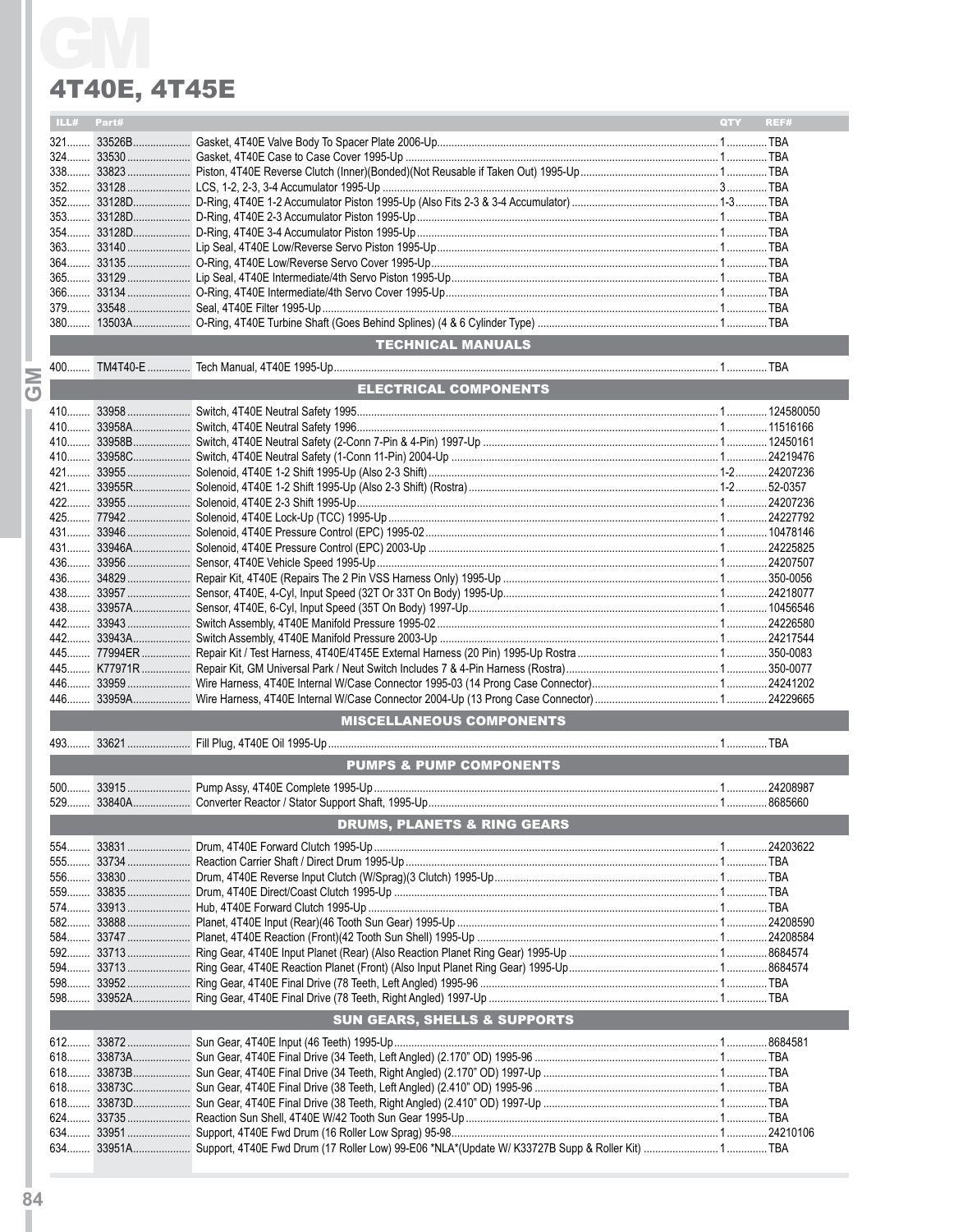# 4T40E, 4T45E GM

| ILL# Part# |                                                        | QTY | REF# |
|------------|--------------------------------------------------------|-----|------|
|            |                                                        |     |      |
|            |                                                        |     |      |
|            | <b>SPRAGS &amp; ONE WAY CLUTCHES</b>                   |     |      |
|            |                                                        |     |      |
|            |                                                        |     |      |
|            |                                                        |     |      |
|            |                                                        |     |      |
|            |                                                        |     |      |
|            |                                                        |     |      |
|            |                                                        |     |      |
|            |                                                        |     |      |
| 669        |                                                        |     |      |
|            | <b>SHAFTS</b>                                          |     |      |
|            |                                                        |     |      |
|            |                                                        |     |      |
|            |                                                        |     |      |
|            |                                                        |     |      |
|            |                                                        |     |      |
|            |                                                        |     |      |
|            | <b>CHAINS, SPROCKETS &amp; DIFFERENTIAL COMPONENTS</b> |     |      |
|            |                                                        |     |      |
|            |                                                        |     |      |
|            |                                                        |     |      |
|            |                                                        |     |      |
|            |                                                        |     |      |
|            |                                                        |     |      |
|            |                                                        |     |      |
|            |                                                        |     |      |
|            |                                                        |     |      |
|            |                                                        |     |      |
|            |                                                        |     |      |
|            |                                                        |     |      |
|            |                                                        |     |      |
|            |                                                        |     |      |
|            |                                                        |     |      |
|            |                                                        |     |      |
|            |                                                        |     |      |
|            |                                                        |     |      |
|            |                                                        |     |      |
|            |                                                        |     |      |
|            |                                                        |     |      |
|            |                                                        |     |      |
|            |                                                        |     |      |
|            |                                                        |     |      |
|            |                                                        |     |      |
| 715        |                                                        |     |      |
|            |                                                        |     |      |
|            |                                                        |     |      |
|            |                                                        |     |      |
|            | <b>VALVE BODIES (DACCO VB#)</b>                        |     |      |
|            |                                                        |     |      |
|            |                                                        |     |      |
|            |                                                        |     |      |
|            |                                                        |     |      |
|            | <b>VALVE BODIES</b>                                    |     |      |
|            |                                                        |     |      |
| 740        |                                                        |     |      |
|            |                                                        |     |      |
|            | <b>VALVE BODY COMPONENTS</b>                           |     |      |
|            |                                                        |     |      |
|            |                                                        |     |      |
|            |                                                        |     |      |

**IGMI**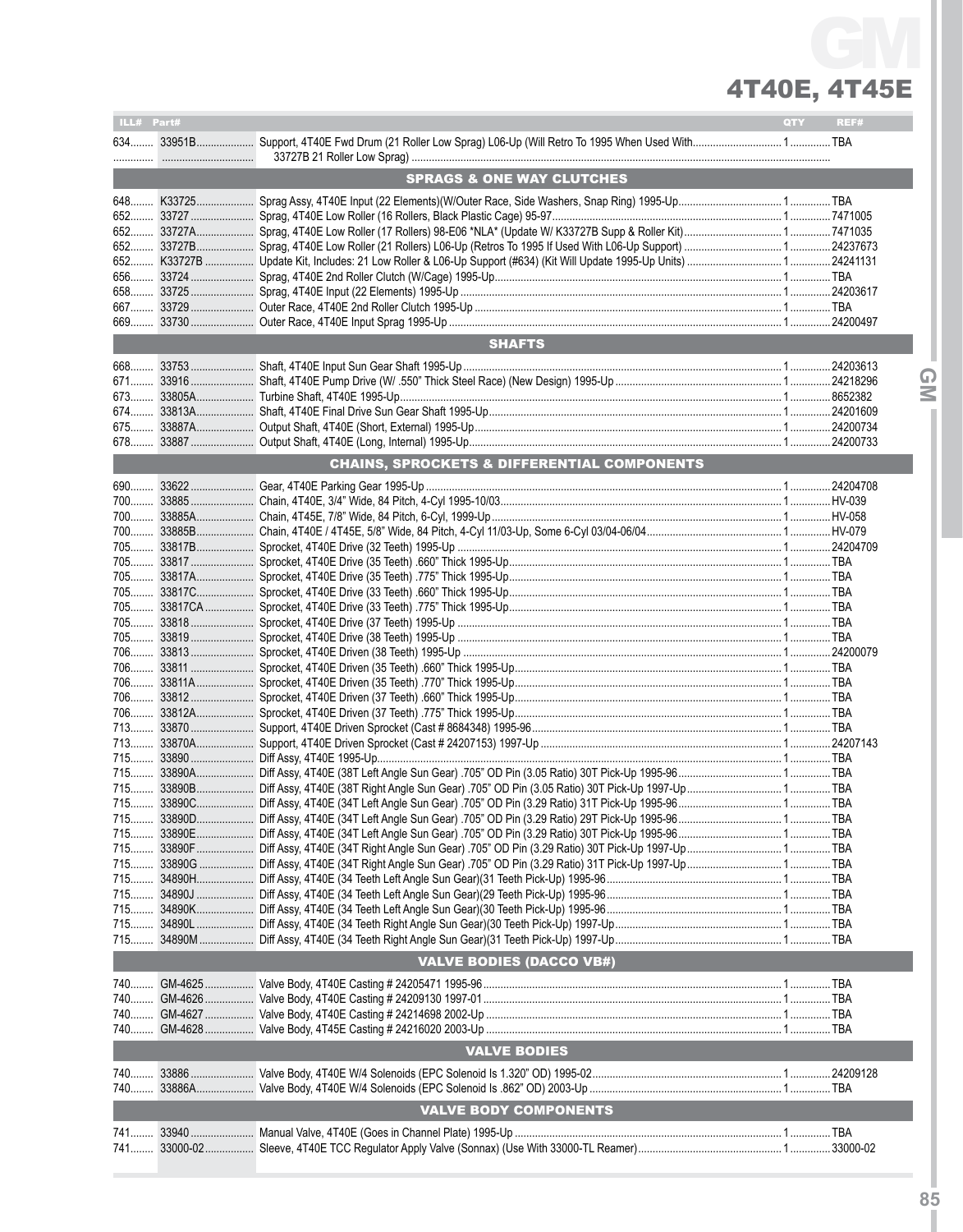### 4T40E, 4T45E

|  | ILL# Part#                              |  |                                              | QTY REF# |  |  |  |
|--|-----------------------------------------|--|----------------------------------------------|----------|--|--|--|
|  |                                         |  |                                              |          |  |  |  |
|  |                                         |  |                                              |          |  |  |  |
|  |                                         |  |                                              |          |  |  |  |
|  |                                         |  |                                              |          |  |  |  |
|  |                                         |  |                                              |          |  |  |  |
|  |                                         |  |                                              |          |  |  |  |
|  |                                         |  |                                              |          |  |  |  |
|  |                                         |  |                                              |          |  |  |  |
|  |                                         |  |                                              |          |  |  |  |
|  |                                         |  |                                              |          |  |  |  |
|  |                                         |  |                                              |          |  |  |  |
|  | <b>CHANNEL PLATES, CASES &amp; PANS</b> |  |                                              |          |  |  |  |
|  |                                         |  |                                              |          |  |  |  |
|  |                                         |  |                                              |          |  |  |  |
|  |                                         |  |                                              |          |  |  |  |
|  |                                         |  |                                              |          |  |  |  |
|  |                                         |  |                                              |          |  |  |  |
|  |                                         |  |                                              |          |  |  |  |
|  |                                         |  |                                              |          |  |  |  |
|  |                                         |  |                                              |          |  |  |  |
|  |                                         |  |                                              |          |  |  |  |
|  |                                         |  |                                              |          |  |  |  |
|  |                                         |  |                                              |          |  |  |  |
|  |                                         |  |                                              |          |  |  |  |
|  |                                         |  |                                              |          |  |  |  |
|  |                                         |  |                                              |          |  |  |  |
|  |                                         |  |                                              |          |  |  |  |
|  |                                         |  | SNAP RINGS, PISTONS, SPRINGS & MISCELLANEOUS |          |  |  |  |
|  |                                         |  |                                              |          |  |  |  |
|  |                                         |  |                                              |          |  |  |  |
|  |                                         |  |                                              |          |  |  |  |
|  |                                         |  |                                              |          |  |  |  |
|  |                                         |  |                                              |          |  |  |  |
|  |                                         |  |                                              |          |  |  |  |
|  |                                         |  |                                              |          |  |  |  |
|  |                                         |  |                                              |          |  |  |  |
|  |                                         |  |                                              |          |  |  |  |
|  |                                         |  |                                              |          |  |  |  |
|  |                                         |  |                                              |          |  |  |  |
|  |                                         |  |                                              |          |  |  |  |
|  |                                         |  |                                              |          |  |  |  |
|  |                                         |  |                                              |          |  |  |  |
|  |                                         |  |                                              |          |  |  |  |
|  | 964B                                    |  |                                              |          |  |  |  |
|  |                                         |  |                                              |          |  |  |  |
|  | $966$                                   |  |                                              |          |  |  |  |
|  | 338                                     |  |                                              |          |  |  |  |
|  |                                         |  |                                              |          |  |  |  |
|  | 972                                     |  |                                              |          |  |  |  |
|  | 974                                     |  |                                              |          |  |  |  |
|  |                                         |  |                                              |          |  |  |  |
|  |                                         |  |                                              |          |  |  |  |
|  |                                         |  |                                              |          |  |  |  |
|  | 986                                     |  |                                              |          |  |  |  |
|  | $989$                                   |  |                                              |          |  |  |  |
|  | 991                                     |  |                                              |          |  |  |  |
|  |                                         |  |                                              |          |  |  |  |